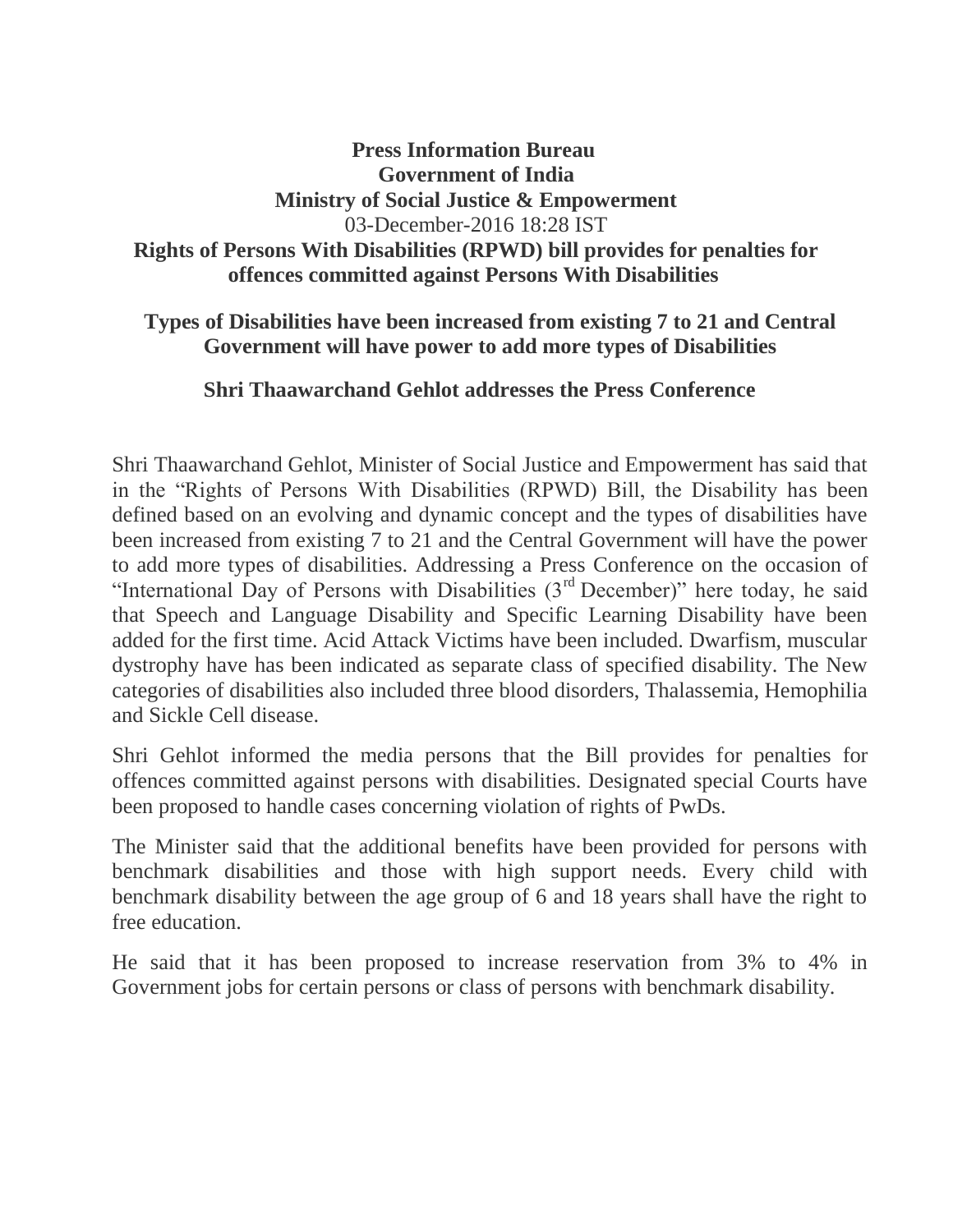The Minister further said that strengthening of the Office of Chief Commissioner of Persons with Disabilities and State Commissioners of Disabilities has been proposed, which will act as regulatory bodies and Grievance Redressal agencies and also monitor implementation of the Act. These Offices will be assisted by an Advisory Committee comprising of experts in various disabilities. Creation of National and State Fund has been proposed to provide financial support to the persons with disabilities.

## **"Rights of Persons With Disabilities (RPWD) Bill :**

Persons with Disabilities (Equal Opportunities, Protection of Rights and Full Participation) Act, 1995 is the principal Act for the empowerment of Persons with disabilities. The Act was enforced 20 years back. Meanwhile, there has been drastic changes in disability sector such as understanding disability and its social model of definition, new technology and process of rehabilitation etc.

Further, India signed the United Nations Convention on the Rights of Persons with Disabilities (UNCRPD) and subsequently ratified the same on  $1<sup>st</sup>$  October, 2007. The Convention came into effect on  $3<sup>rd</sup>$  May 2008. Being a signatory to the Convention, India has an international obligation to comply with the provisions of the Convention.

Keeping in view the fact that the existing Act of 1995 is not fully in conformity with the UNCRPD, a need was felt to have a rights-based legislation with a strong institutional mechanism.

The Bill had been mooted by the Ministry of Social Justice and Empowerment after extensive consultation with various stakeholders, State Governments/UTs and concerned Central Ministries and Departments and was introduced in the Rajya Sabha on 7.2.2014, which was referred to the Parliamentary Standing Committee.

The Standing submitted its recommendations on 7.5.2015. The Recommendations of the Standing Committee were also shared with the States/UTs as well as all concerned Central Ministries/Departments. Based on these consultations, amendments to the Bill have been proposed which would widen the scope of new Law and also provide a framework to enable the Persons with Disabilities to enjoy their enjoyment rights equally with others.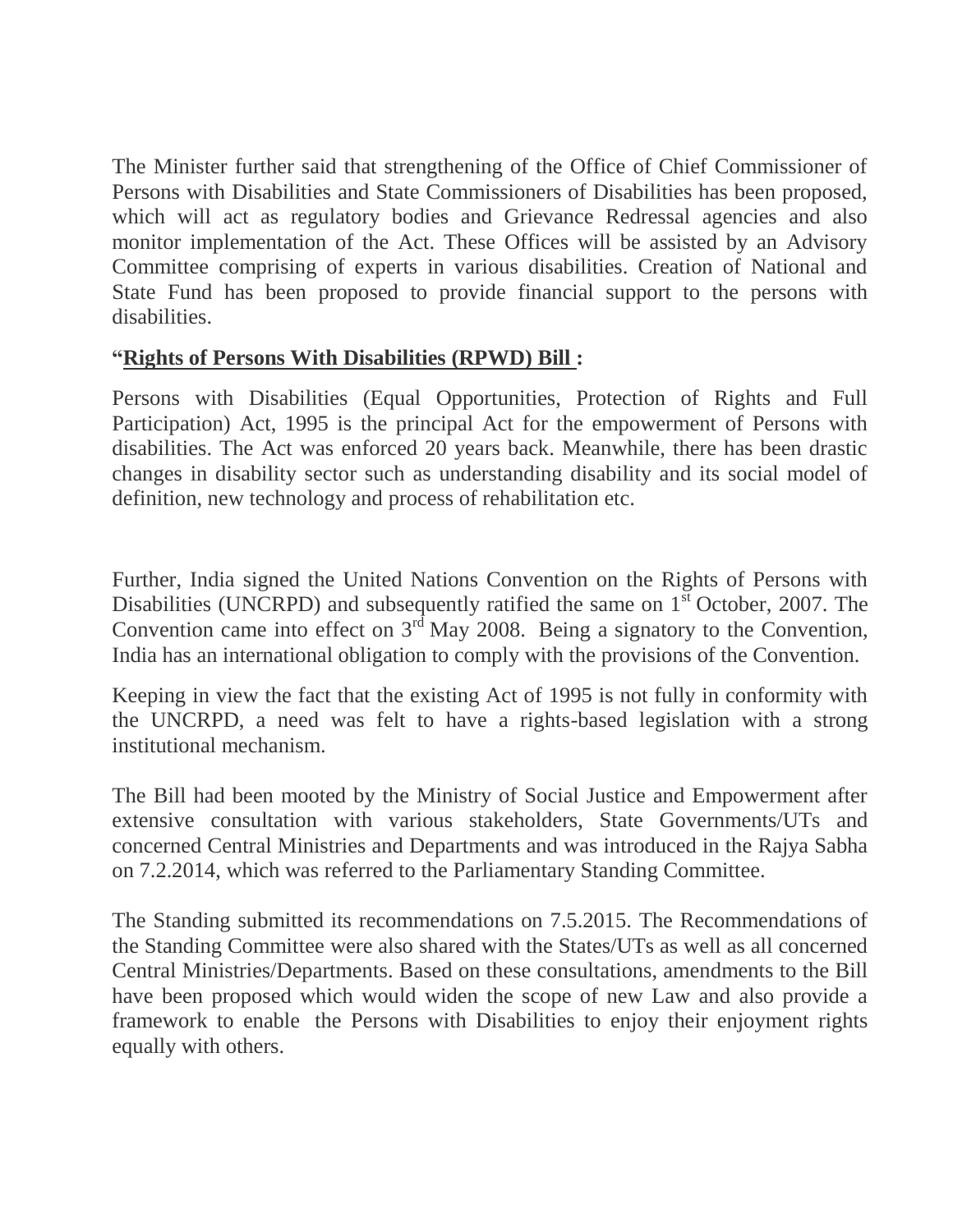The Union Cabinet in its meeting held on 30.11.2016 approved the proposal of the Department of Empowerment of Persons with Disabilities (Divyangjan) to incorporate these amendments in the **Rights of Persons with Disabilities Bill, 2014** during the ongoing winter Session of Parliament. The new Bill with amendments proposes to repeal the existing Persons with Disabilities (Equal opportunities, Protection of Rights and Full Participation) Act, 1995.

# **The salient features of the proposed Bill with incorporation of the amendments are**:

i. Responsibility has been cast upon the appropriate governments to take effective measures to ensure that the persons with disabilities enjoy their rights equally with others.

ii. Disability has been defined based on an evolving and dynamic concept.

iii. The types of disabilities have been increased from existing 7 to 21 and the Central Government will have the power to add more types of disabilities. The 21 disabilities are given below:-

- 1. Blindness
- 2. Low-vision
- 3. Leprosy Cured persons
- 4. Hearing Impairment (deaf and hard of hearing)
- 5. Locomotor Disability
- 6. Dwarfism
- 7. Intellectual Disability
- 8. Mental Illness
- 9. Autism Spectrum Disorder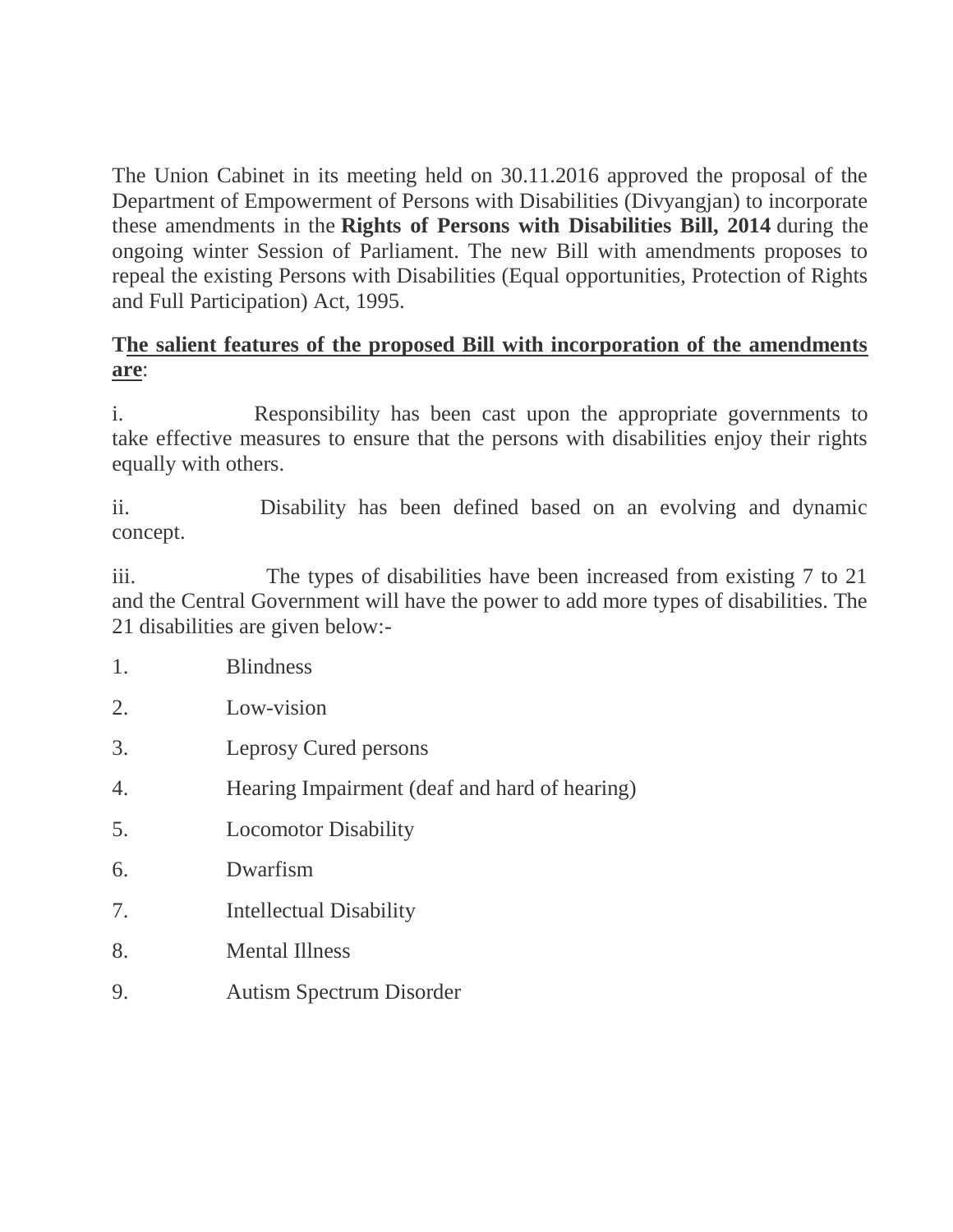| 10. | <b>Cerebral Palsy</b>                         |
|-----|-----------------------------------------------|
| 11. | <b>Muscular Dystrophy</b>                     |
| 12. | <b>Chronic Neurological conditions</b>        |
| 13. | <b>Specific Learning Disabilities</b>         |
| 14. | <b>Multiple Sclerosis</b>                     |
| 15. | Speech and Language disability                |
| 16. | Thalassemia                                   |
| 17. | Hemophilia                                    |
| 18. | Sickle Cell disease                           |
| 19. | Multiple Disabilities including deafblindness |
| 20. | <b>Acid Attack victim</b>                     |
| 21. | Parkinson's disease                           |

iv. Speech and Language Disability and Specific Learning Disability have been added for the first time. Acid Attack Victims have been included. Dwarfism, muscular dystrophy have has been indicated as separate class of specified disability. The New categories of disabilities also included three blood disorders, Thalassemia, Hemophilia and Sickle Cell disease.

v. Additional benefits have been provided for persons with benchmark disabilities and those with high support needs.

vi. Every child with benchmark disability between the age group of 6 and 18 years shall have the right to free education.

vii. For strengthening the Prime Minister's Accessible India Campaign, stress has been given to ensure accessibility in public buildings (both Government and private) in a prescribed time-frame.